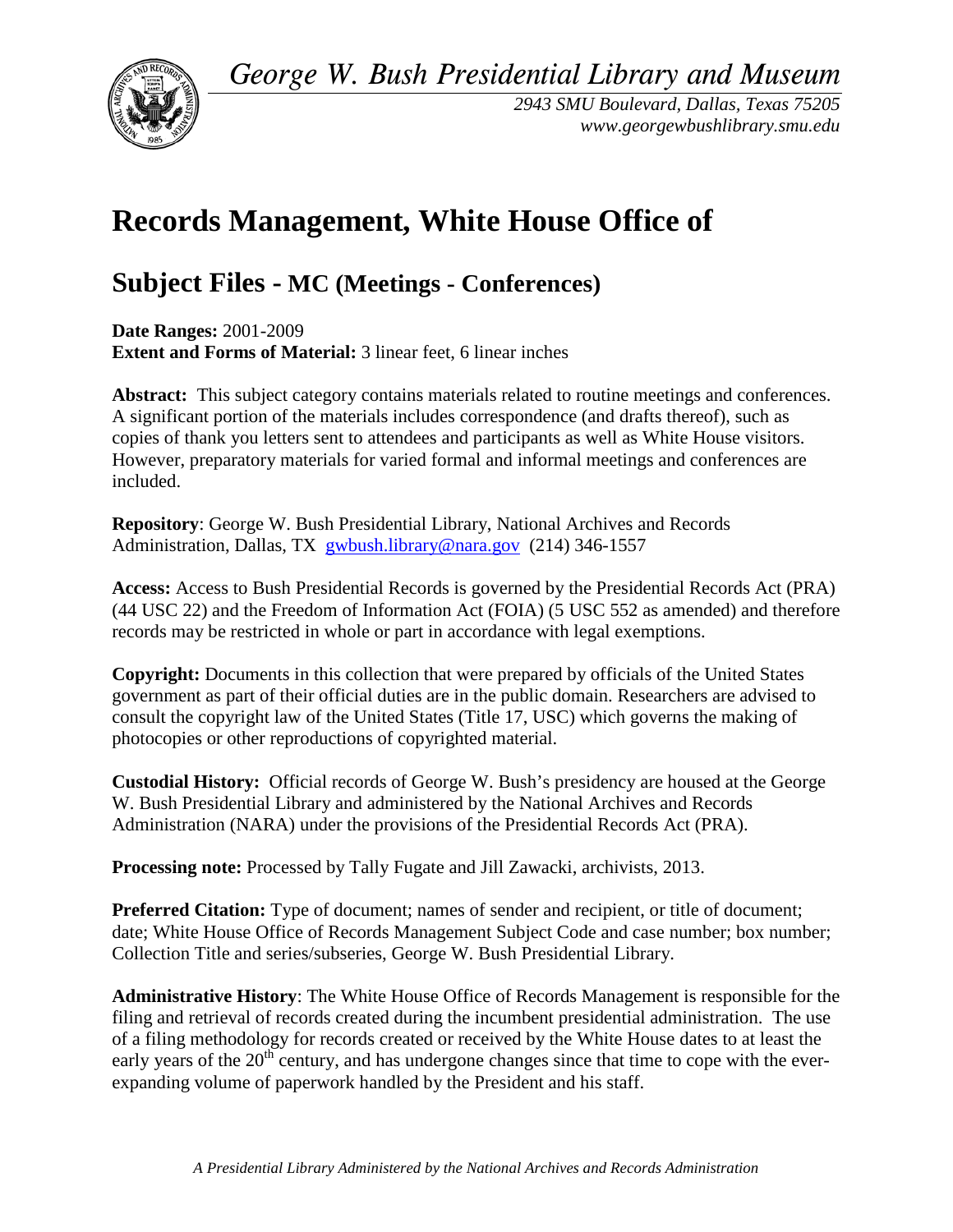The White House Office of Records Management, or ORM (or WHORM) manages the office files of individual White House staff members, as well as administration records that are arranged by subject code and case file ID number according to their general subject matter.

 leaders, federal agency heads, or elementary school groups. The materials are largely correspondence (drafts and copies thereof), such as thank you letters sent from President George W. Bush to meeting attendees and letters to White House visitors thanking them for gifts. of the correspondence (drafts and copies thereof) from President George W. Bush are letters expressing support and sympathy sent to the families and friends of victims of the September 11<sup>th</sup> Attacks and fallen service members. Also included are letters from President George W. Bush sent to servicemen and women thanking them for their service. **Scope and Content Note:** MC (Meetings – Conferences) is comprised of materials related to routine meetings and conferences, such as those with foreign dignitaries, economic and business Additionally, the materials include invitations, correspondence and gift tracking sheets, schedules and agendas, talking points, notations, preparatory memoranda, and other background materials for varied formal and informal meetings, conferences, and events. A significant portion

 MC001 (Governors' Conferences) is comprised of materials related to meetings and conferences with governors from US States. A large portion of these materials relate to meetings with the National Governors Association.

 MC002 (Mayors' Conferences) is comprised of materials related to meetings and conferences with governors from major US cities. A large portion of these materials relate to talking points used at the US Conference of Mayors.

 MC003 (White House Conferences) is comprised of materials related to meetings and segment of materials relates to meetings help with leaders in the education field, including meeting lists and thank you letters to attendees. Additional materials relate to the White House Lewis and Clark Expedition and the Lincoln Bicentennial Commission. conferences held at the White House. These materials relate to meetings with various groups, including corporate leaders, small business groups, groups of legislators, and labor unions. A Conference on Character and Community, held in 2002, and summits on the Bicentennial of the

**System of Arrangement:** Material is arranged by alphanumeric subcode and thereunder by case file number.

This series is divided into the following subseries based on subcode:

- MC (Meetings Conferences)
- MC001 (Governors' Conferences)
- MC002 (Mayors' Conferences)
- MC003 (White House Conferences)

This collection is only partially processed and some boxes may be unavailable for research.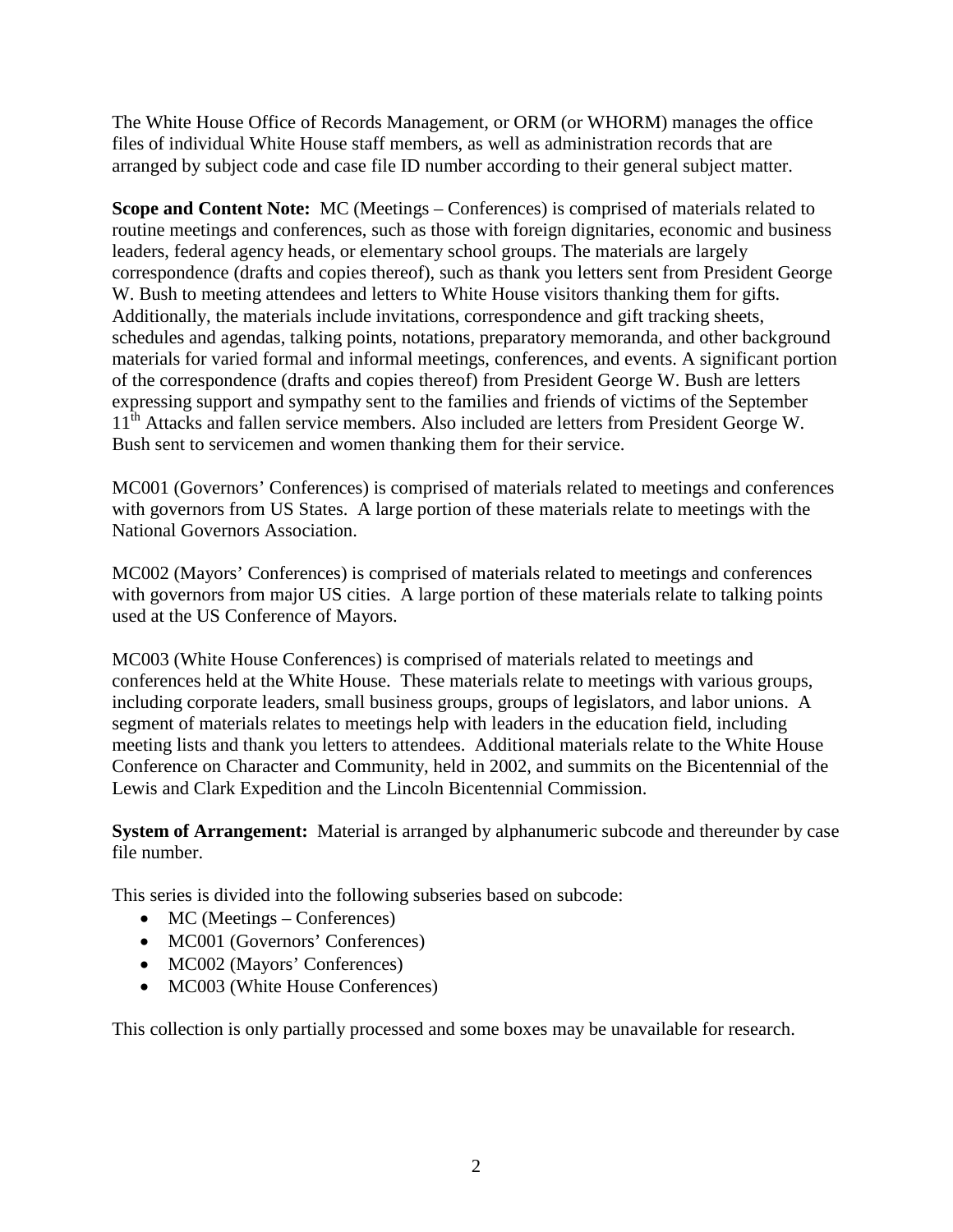**Container List:** 

**Box 1** 

#### **Subject Files - MC (Meetings - Conferences)**

- 1 447192 542963
- 2 604323[1]
- 3 604323[2]
- 4 608065 610759
- 5 612006 612238
- 6 612305
- 7 612313
- 8 612328
- 9 612433 613803
- 10 614090 614116
- 11 617127 618332
- 12 618699 618704

#### **Box 2**

#### **Subject Files - MC (Meetings - Conferences)**

- 1 618705 618970
- 2 618977 618996
- 3 618998 618999
- 4 619001 619003
- 5 619006 619008
- 6 619064 619145
- 7 619147 619162
- 8 619163 619170
- 9 619173
- 10 620510 620830

#### **Box 3**

#### **Subject Files - MC (Meetings - Conferences)**

- 1 620832 620836
- 2 620895 620900
- 3 621026[1]
- 4 621026[2]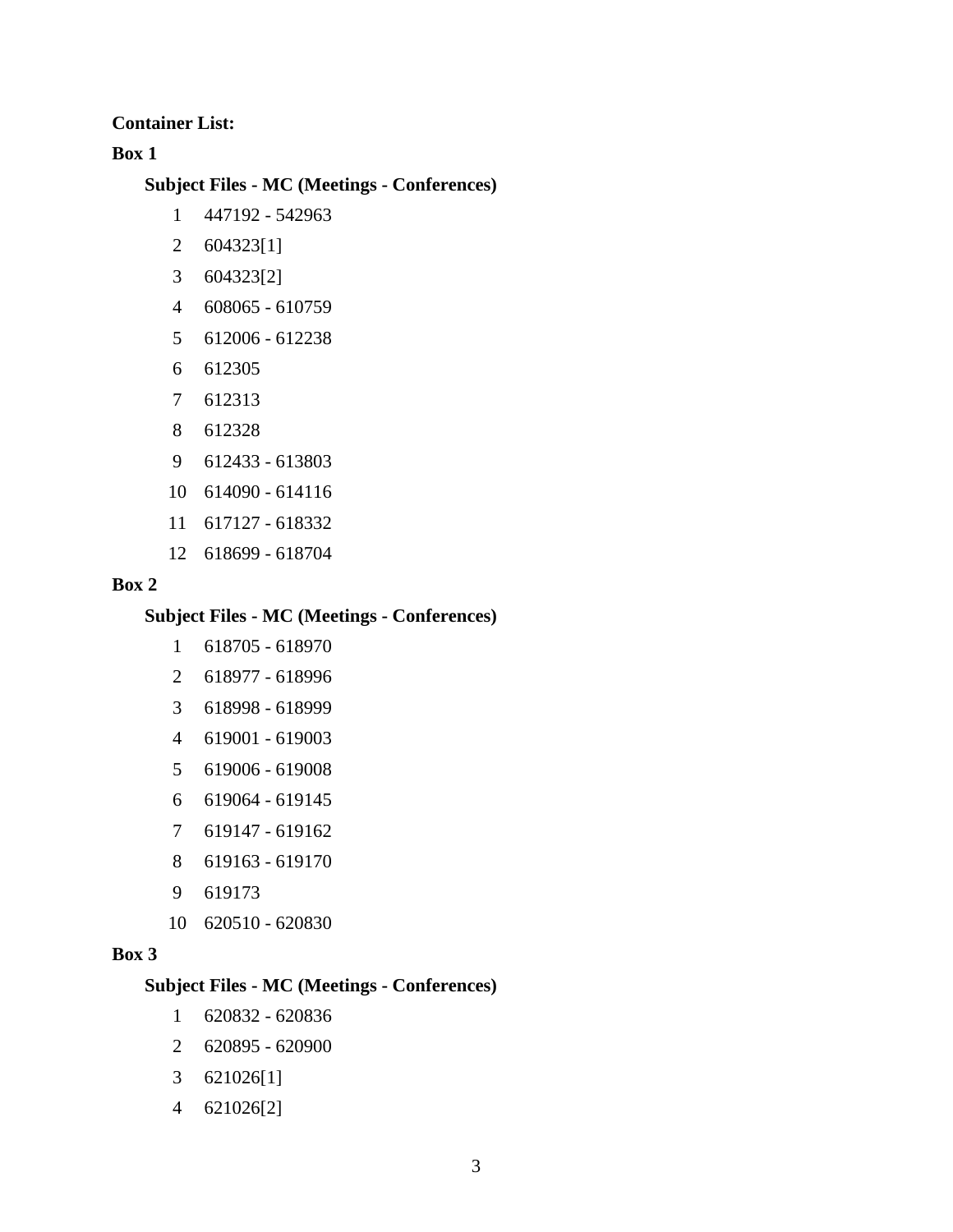- 5 621026[3]
- 6 621169 621210
- 7 621800 621951
- 8 622321 622326
- 9 623824 623878
- 10 624142 624432
- 11 624525[1]

#### **Box 4**

#### **Subject Files - MC (Meetings - Conferences)**

- 1 624525[2]
- 2 624525[3]
- 3 624927 625606
- 4 626930
- 5 627781 628177
- 6 628186 628197
- 7 630944 631522
- 8 631529 637676
- 9 640164 641258
- 10 641460 642101
- 11 644959 645702

#### **Box 8**

#### **Subject Files - MC (Meetings - Conferences)**

- 1 685788 685801
- 2 685811 685822
- 3 685823 685831
- 4 685832 686082
- 5 686084 686091
- 6 686093 686220
- 7 686234 686246
- 8 686248 686258
- 9 686543 686547
- 10 686555 686900

**Box 21**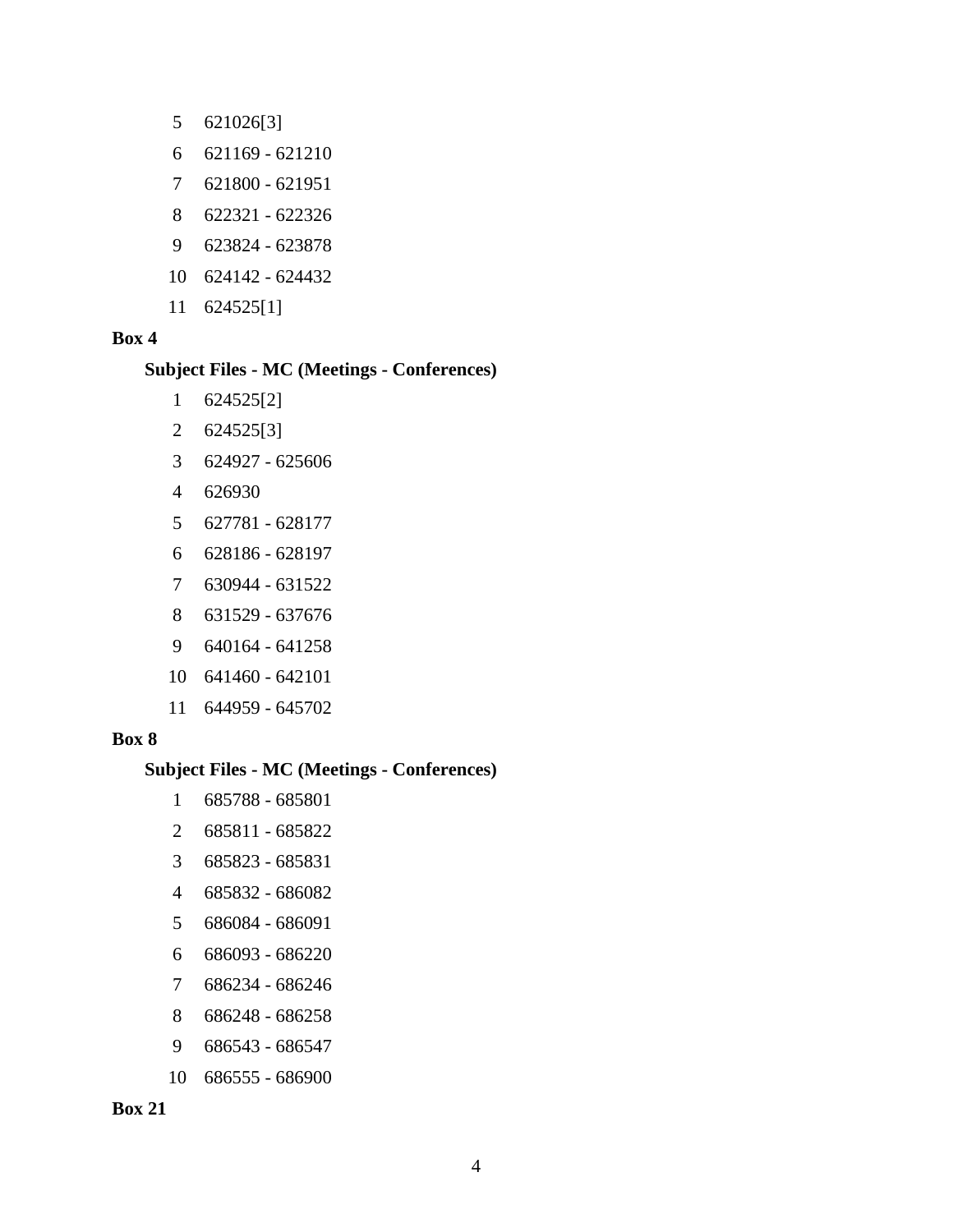#### **Subject Files - MC001 (Governors' Conferences)**

- 1 453624 505612
- 2 508791 [1]
- 3 508791 [2]
- 4 553829 [1]
- 5 553829 [2]
- 6 553829 [3]
- 7 566066 653671
- 8 653700 [1]
- 9 653700 [2]
- 10 719454 747073

# **Subject Files - MC002 (Mayors' Conferences)**

- 11 508653
- 12 552065 [1]
- 13 552065 [2]

#### **Box 22**

## **Subject Files - MC003 (White House Conferences)**

- 1 445301 445529
- 2 445612 [1]
- 3 445612 [2]
- 4 445628 [1]
- 5 445628 [2]
- 6 445632
- 7 446000
- 8 447498 453564
- 9 453667
- 10 453669 [1]
- 11 453669 [2]
- 12 453672 453708

#### **Box 24**

### **Subject Files - MC003 (White House Conferences)**

- 1 524763
- 2 527038